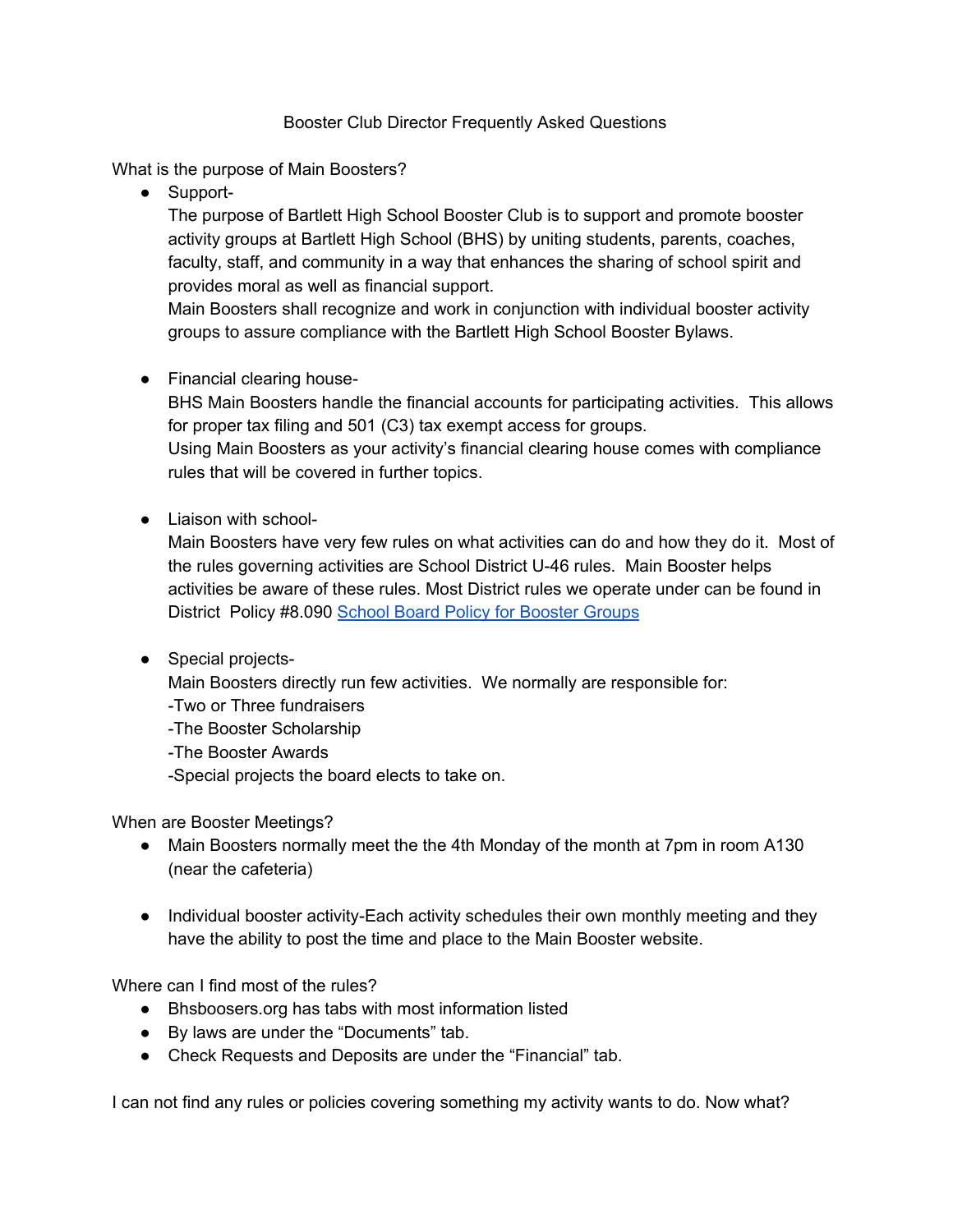- Make sure you communicate your plan to an appropriate school representative (ie Coach, Sponsor, Athletic Director or Activities Director) in writing.
	- IHSA activities are the responsibility of the Athletic Director
	- Non-IHSA activities are the responsibility of the Activities Director.
- Make the Main Booster President aware of the event during the early planning stages of the event.

What can I put on the Main Booster website and how?

- Each Activity can have their own page on the Main Booster site free of charge. The content of that page is up to each activity as long as it is in compliance with U-46 rules.
- To add content to your page you contact the Communications Committee Chair

Can my activity make our own website/social media?

● Yes, an activity can make their own website and/or social media platform. These sites will still need to conform with School District policies and rules. If you create your own page, Main Boosters can "link it" through our page.

Who can be a club member?

- To be a voting member in an activity, families must purchase a membership to Main Boosters (available on the website).
- To be a voting member of an activity families must have a student in that activity.
- Any one that does not have a student in the activity or does not have a paid membership to Main Boosters should vote on issues at individual booster activities. They can assist the activity in other ways, but the may not hold a position or vote.
- To be a Main Boosters you do not need a child in an activity, but you do need to purchase a membership.

What positions should each club have?

- President-Must be a voting member (see above) and each activity must fill this position
- Director-Must be a voting member, can be the same person as the President. The Director is the activity's liaison to Main Boosters and should attend each Main Booster meeting to represent the activity.
- Other board positions are optional as decided by the activity. If no other positions are elected, the President will fulfill all the responsibilities.

When are club elections?

- Activities shall hold elections at their May meeting each year, unless;
	- The activity votes to enact a self selected election date that better corresponds with that activity's calendar. This self selected date must be consistent from year to year and communicated to Main Boosters.

**Financials**- These steps are very important to protect Main Booster's 503 c 3 tax status and our liability insurance.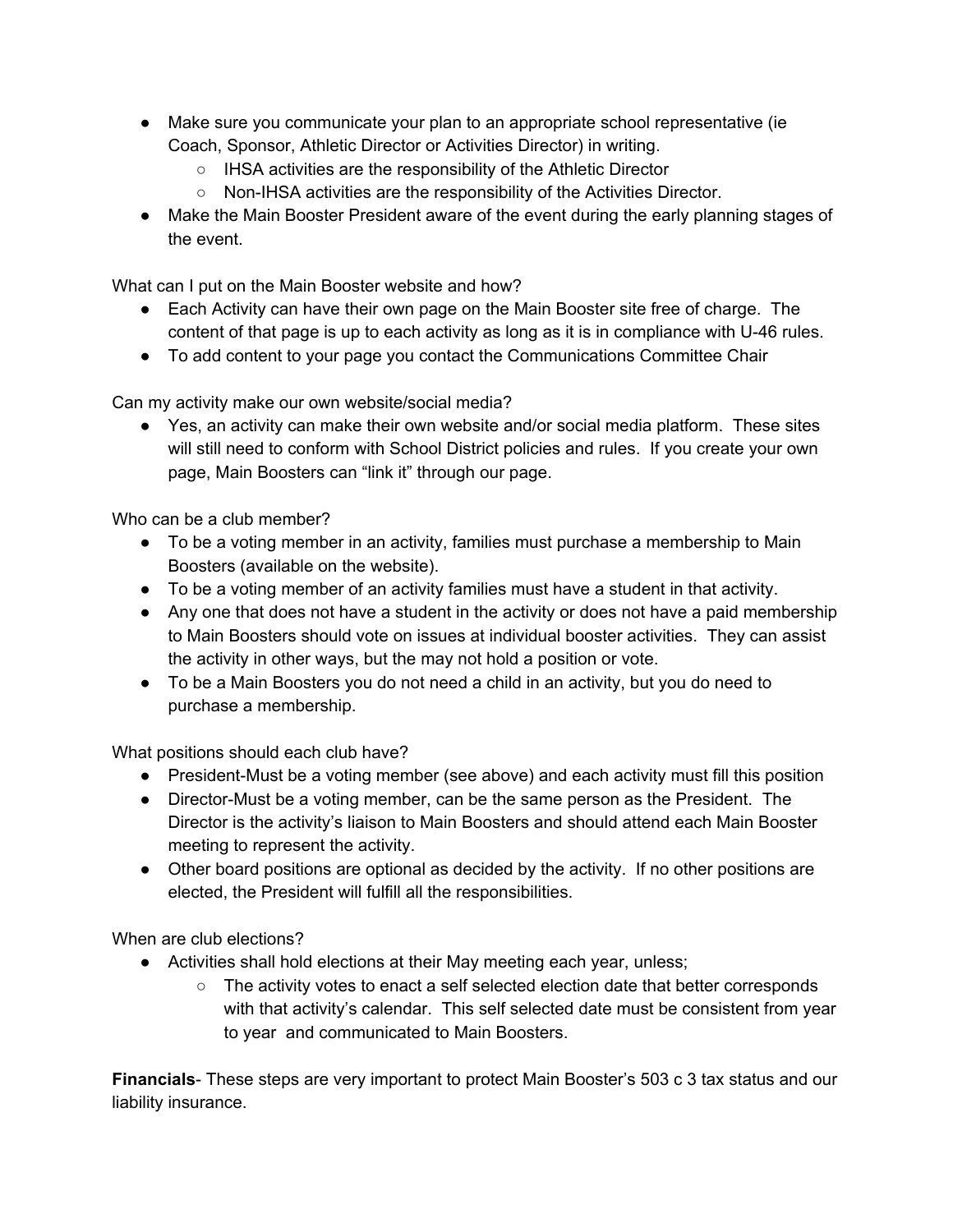How do we request money reimbursement?

- First-Check totals that are \$1,500 or more need to be approved via vote of members at the activity level and then also approved by vote at the Main Booster Club level.
- Complete all required fields in the online check request found at [www.bhsboosters.org](http://www.bhsboosters.org/) under "Financials" tab.
- Submissions must be made by club President or Treasurer.
- Scanned copies of receipts may be emailed to [treasurer@bhsboosters.org.](mailto:treasurer@bhsboosters.org)
- Checks normally take 7 days to process, please remember that when processing payment for vendors.

How do we deposit money into our club account?

- Complete the online PDF deposit slip found at [www.bhsboosters.com](http://www.bhsboosters.com/) under the "Documents" tab.
- Deposits can be made in person at Harris bank. Indicate the deposit is for Bartlett High School Booster Club account ending 7702. After making the deposit send a copy of the deposit slip (and paper copy if you did not use online form) to the Main Booster Treasurer for proper recording.

Other Financial uses:

- Clubs running Booster events (defined later) can use the Main Booster Tax exempt ID
- Clubs can use the Main Booster Costco Card for access to warehouse/bulk items. You can get the card from the Treasurer or the Concessions Committee Chair.
- Clubs can use "house" accounts for some concessions vendors (explained in concessions section)

Ways Main Boosters can help receive payments to clubs.

● If your activity is looking for a way to receive on-line payments for an event, speak with the Main Booster Treasurer, they can give you our options.

## **What is considered a "Booster" Event vs team event vs school event?**

- A Booster event is one in which the activity's boosters plan, manage and facilitate financial payments for the event. These booster events can use Main Booster tax exempt ID.
- A Booster event will also be any event that a booster activity brings to the School as an idea for participation. The School may approve the event, but that does not make it a school event. Example: If your activity has an idea for an event at the school involving an outside organization, and your activity begins the process of getting that event to come to our school, it is your event to manage.
- A Team or School event is organized by the Coach or Staff and financial payments are handled by anyone other than Main Boosters. Booster members are welcome to assist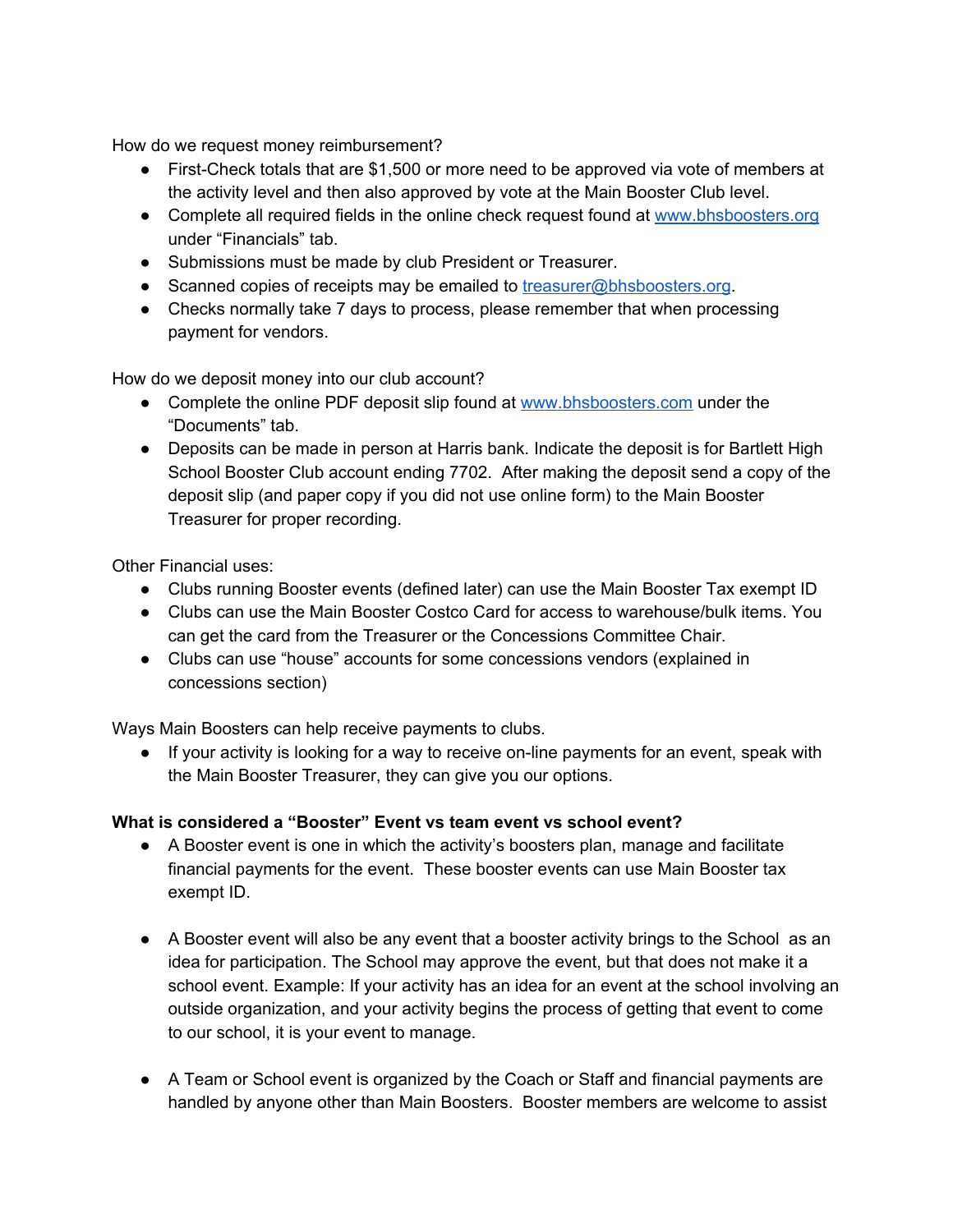at the direction of the U-46 employee running the event, but these do not qualify as Booster events.

• Some events are managed by both the staff and the boosters, in those cases the event will be considered a booster event only if payments are done through the boosters financial account.

# **Tips for conducting fundraisers**

- No fundraiser can be mandatory.
- What can we sell-Use good taste, when in doubt ask a school representative (preferably in writing).
- What can it say- It cannot have "adult or vice topic" like bars or alcoholic beverage companies on it.
- Who do we tell-Fundraisers are not approved by Main Boosters but we do encourage clubs to make us aware of what you are doing so we can be sure it does not conflict with other groups and district rules are followed.

# **Sponsorship rules**

- What can we sell: Banners, website spots...but they must be specific to your group. For example, do not promise a sponsor their banner will hang in the gym all season if you did not clear that with all of the other groups that use the gym. If Volleyball sells a banner to a pizza place that did not donate to Basketball, Basketball may want a different banner up during their events.
- What can it say-It cannot have "adult or vice topic" like bars or alcoholic beverage companies on it.
- Who do we tell-Always keep the school and Main Boosters in the know. If you are selling something that will require display on school grounds you must clear it with the school first.
- [District](https://www.u-46.org/cms/lib/IL01804616/Centricity/Domain/1589/section_8_FINAL_2015.pdf) rules on advertising can be found in District Policy 8.090 District Rules for **[Advertising](https://www.u-46.org/cms/lib/IL01804616/Centricity/Domain/1589/section_8_FINAL_2015.pdf)**

## **Gift rules**

- IHSA does not allow gifts to students by Boosters exceeding \$75
- IHSA does not allow state championship rings or trophies that exceed \$200

## **Concessions**

- Who gets to run concessions at an event? Traditionally the activity that the event is for gets the first opportunity to run concessions at that event. If an event has participation of more than one activity, the groups can work together on concessions.
- The DuPage County Health Department is very active in inspecting our concessions. Anytime an activity wants to run concessions we must follow the proper permitting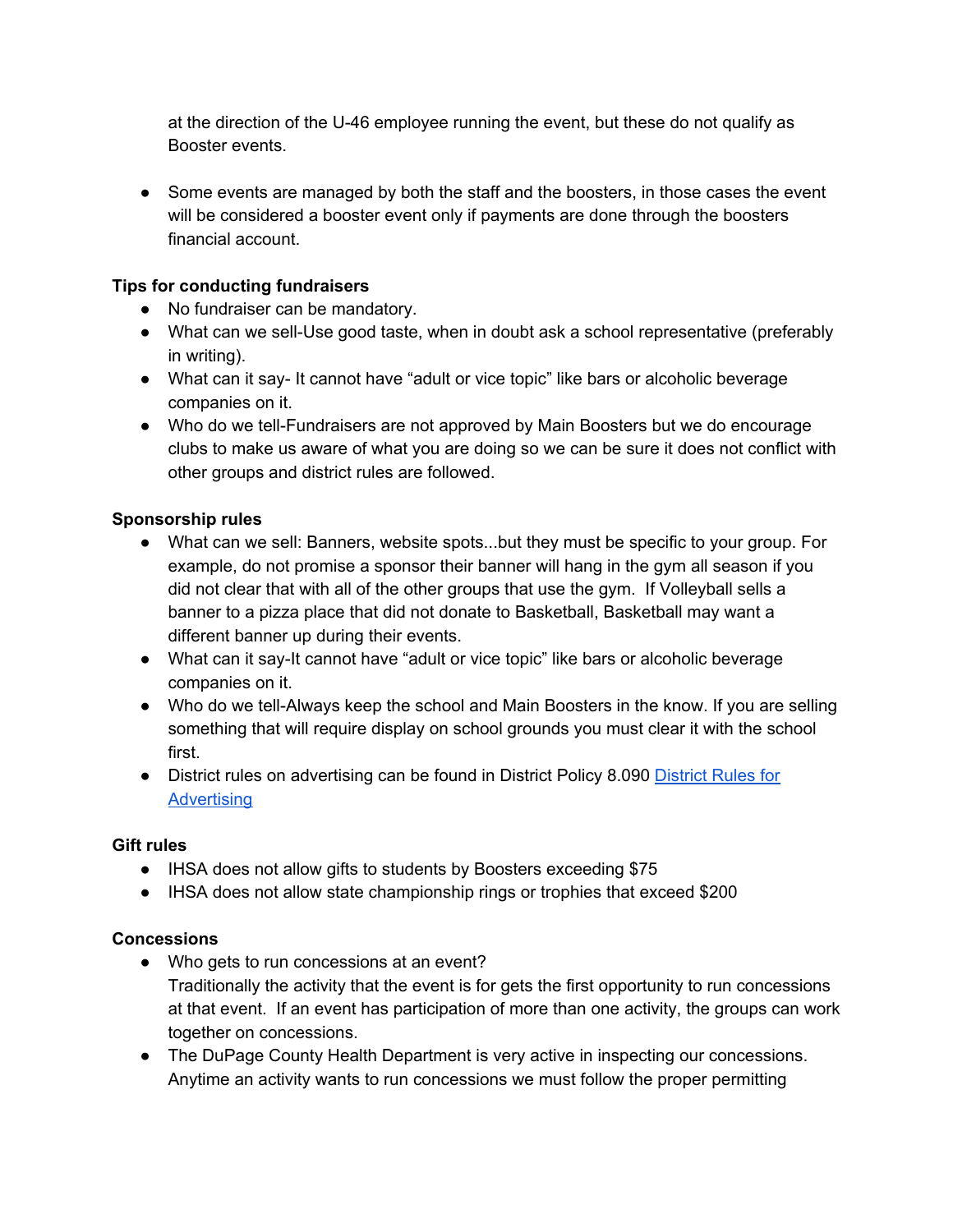process and food safety rules. Health Department rules: <https://www.dupagehealth.org/temporary-food-service>

● The County Health Department permitting process in some instances takes 30 days. Please plan in advance.

# Logistics of the concessions tent-

- Main Boosters owns a health department approved "food" tent that is available for activities to use. The tent weights approximately 100 pounds and requires 4-6 people about 30 minutes to put up. The tent can be used "off site" or at a specific Health Department approved location in the actiivities complex.
- Use of the tent must be cleared at least 2 weeks in advance of the planned event with the Main Booster President or Treasurer.

## Logistics of indoor concessions

In addition to the County Health Department, the BHS Cafeteria Manager very carefully inspects the condition of this area. Please coordinate with School Staff to be sure we follow all District health and safety rules when running the indoor concessions.

## Specific vendors

Main Boosters would like groups to consider the partnerships that businesses in our community have provided our group when picking vendors. Example: It may be seen as inappropriate to put pizza from a different restaurant in a warmer provided by one of their competitors. Please speak with the Main Booster President to find out who has helped our organization and how before selecting vendors.

#### Vendor accounts

Main Boosters has accounts with a few suppliers to create ease of ordering, discounted prices and combined payments. Please discuss these options with the Main Booster Treasurer when planning concessions for the season.

• Pasta Mia provides us with the ability to buy pizza on credit. Clubs that use that service will submit the receipt given to them at their event along with a Booster Check request to the Treasurer within 7 days of the event for payment.

## Handling of money

Deposits of concessions money will be deposited within 2 business days of the event they are raised at.

## Storage on-site at the School

- The School has allowed us use of a "cage" in the athletic tunnel. Activities can use this area to securely store products for their concessions. Careful labeling and teamwork is needed because all activities use the same storage area.
- Keys for the cage are kept with the Main Booster President, Treasurer and Concession Chairperson.